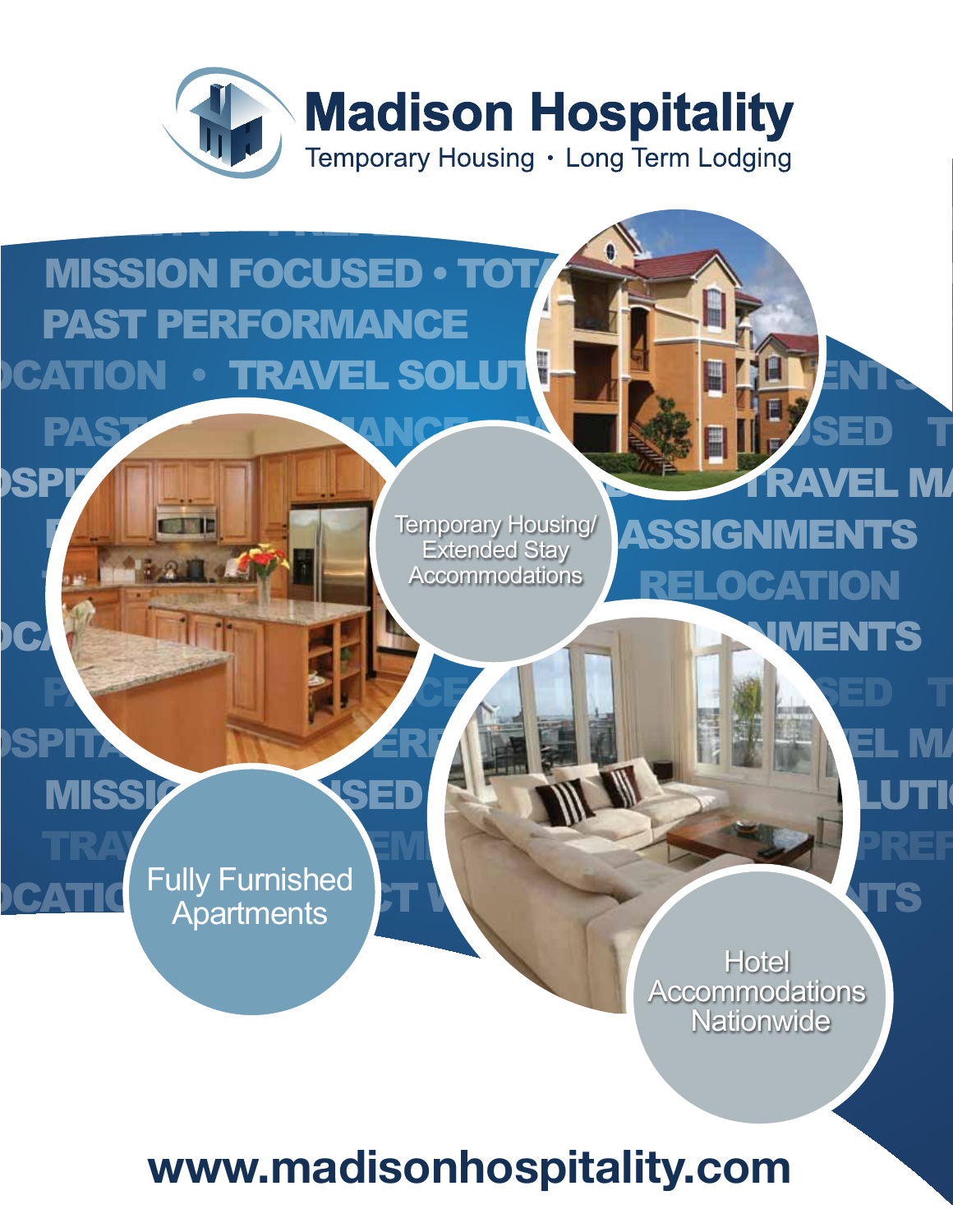## **OUR SPECIALTIES**

#### Government, Federal and **Military Services**

Madison Hospitality has had the privilege to work with the finest Federal Government employers and employees. Our customized approach to understanding and addressing the unique needs of Government, Federal and Military travelers has earned Madison Hospitality a great reputation within the Federal Government.

With decades of government lodging experience, we understand the complex lodging needs of military and federal travelers and stay abreast of Joint Federal Travel Regulations (JFTR). For the convenience of our guests, our accommodations are strategically located near government centers with access to public transportation, shops and restaurants.

Madison Hospitality takes safety and security very seriously. Madison is committed to providing housing and lodging accommodations that are in strict compliance with the Federal Defense Threat Protection Guidelines.

#### Hotel Reservations Management

#### *Offering:*

- **Major Hotel Chains**
- Full Service Hotels
- Extended Stay Hotels
- Boutique Hotels

Madison provides comprehensive travel support, including hotel sourcing, property research, rate negotiation, reservations, customer service and reporting.

No job is too large or too small. Madison proudly provides this service to all clients in an effort to best support their needs.



#### Corporate Services

Madison Hospitality's decades of lodging experience has placed us in the perfect position to be the choice of corporations both large and small. With limited staff resources, corporations can depend on Madison to handle all aspects of their lodging. From relocation to project travel, hotels to furnished apartments, budget conscious to executive level, we do it all.

Our flexibility is exactly what's needed for Madison to be an asset to any existing lodging program or to help develop a program just for your company. Our tenured staff is experienced and knowledgeable in interacting with travel agencies and third party relocation companies.

Madison understands the need for lodging programs to address the needs and meet the goals and missions of your company. Whether the objective is driven by demand, budget or location, Madison's experienced team will work with you to ensure all of your company's needs are met.

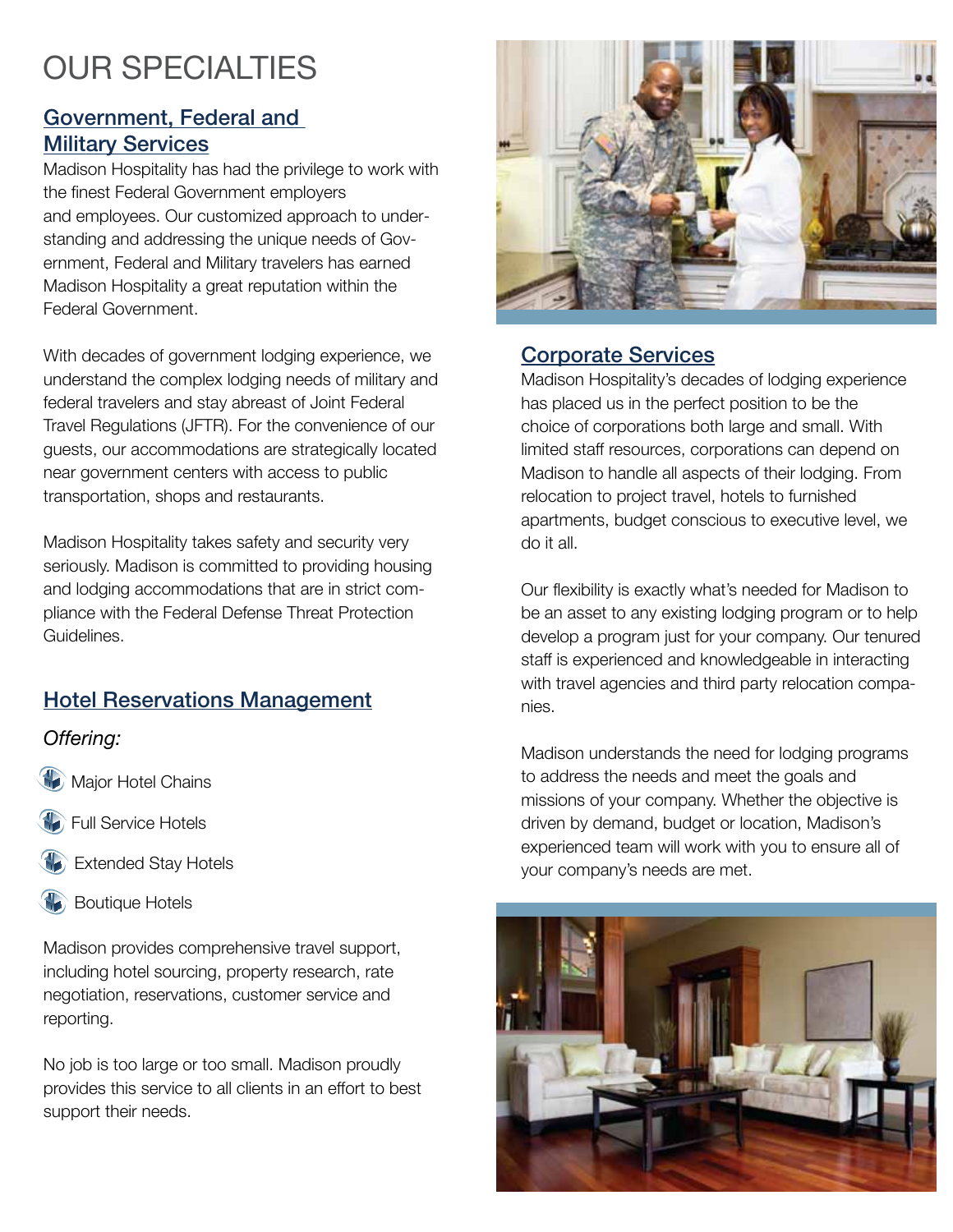## **OUR ACCOMMODATIONS**

#### Elegantly Furnished and Accessorized Apartment Homes

- Fully furnished living areas and bedroom(s)
- **Office package (desk, chair and lamp)**
- **Decorative Artwork**
- **Kid's packages available**
- Complete electronics package including Two flat screen televisions and DVD Player
- Fully equipped kitchen
- Washer/Dryer in Every Home
- Expanded cable package
- Wireless high speed internet
- Unlimited local and long distance phone service
- All utilities included
- Weekly, Bi-weekly cleaning (optional)

#### Apartment Features and Amenities

- Spacious Floor Plans
- Top Notch Finishes
- Sparkling Swimming Pools
- Media Centers
- Gourmet Demo Kitchens
- Clubhouse
- ▶ Fitness Centers
- Rooftop decks
- Pet friendly communities available

#### **Our Guest Enjoy**

- Concierge Services
- Meet and Greet Services
- ▶ Room and Ride Packages
- 24/7/365 Customer Service k
- **Flexible lease term**
- **Flexible billing**